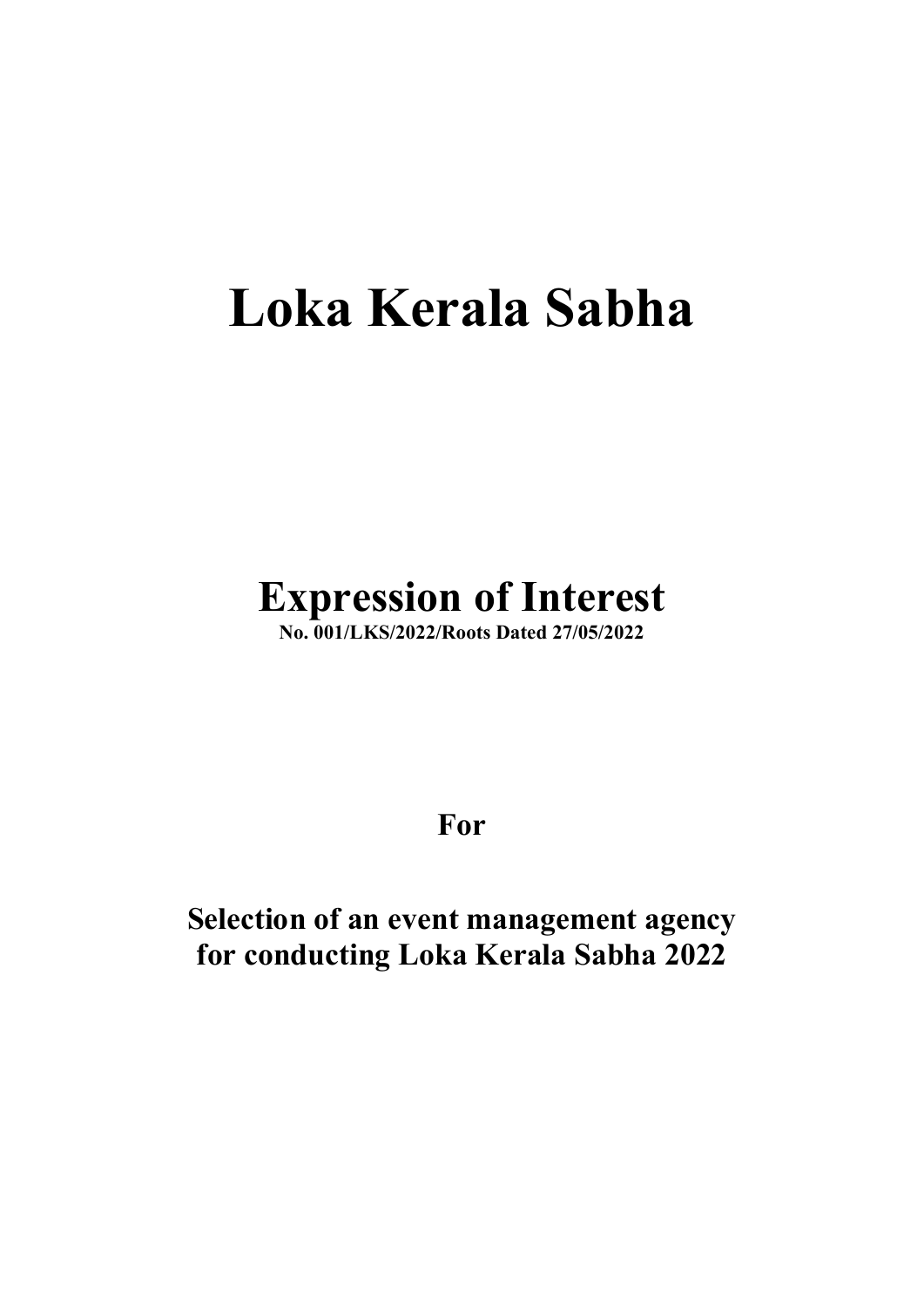#### 1. Introduction

Government of Kerala constituted Loka Kerala Sabha, as a body which would discuss matters with the intention to develop relations and strengthen bonds between the Keralites working outside the State and those living within and work towards promoting unique culture and heritage of Kerala among the expatriate population. Loka Kerala Sabha would also discuss matters of relevance to Non Resident Keralites including issues relating to safe emigration, identification of new labour markets, areas where expertise and experience of expatriates can be utilized effectively with in the state and promotion of Malayalam language.

The third Loka Kerala Sabha is scheduled to be held on 17, 18, June 2022 at Sankaranarayan Thambi Hall (Venue), Niyamasabha, Thiruvananthapuram in which more than 500 people will participate. The participants include all members of Parliament representing Kerala, members of the Kerala Legislative Assembly & invited Non-Resident Keralites and other dignitaries. The convention involves presentations, speeches, group discussions, seminars and similar activities. A public function will also be conducted on 16th June 2022 at Nishagandhi Auditorium, Kanakakkunnu.

Conduct of an important event of this magnitude requires detailed planning and organisation. The actual conduct of Loka Kerala Sabha would require organizational planning to ensure that delegates are not put to any difficulties and the event takes place as scheduled. Expression of Interest is invited from registered event management agencies for conducting the third Loka Kerala Sabha at Niyamasabha Complex, Thiruvananthapuram.

#### 2. Scope of work

The scope of services to be provided by the Agency during the Agreement Period shall mean and include the following:

- 1. Stage setup and decoration including of LCDs, light and sound arrangements at the main venue and Nishagandhi.
- 2. To provide supportive facilities at the venue such as backdrop, stage and other decoration and other miscellaneous aspects connected with the meeting.
- 3. Setting up of help desk, direction boards etc
- 4. To provide services of adequate number of personnel in accordance with the requirement for coordinating and compeering activities related to the event.
- 5. To provide supportive services for the delegates at the venue.
- 6. Design and preparation of invitation cards, approach paper, banners and boards for the event.
- 7. Providing stationery, ID Cards, Passes, brochures etc of good quality.
- 8. Provide drinking water in all the venues.
- 9. Any other activities for the smooth conduct of Loka Kerala Sabha will be instructed by the authorities concerned.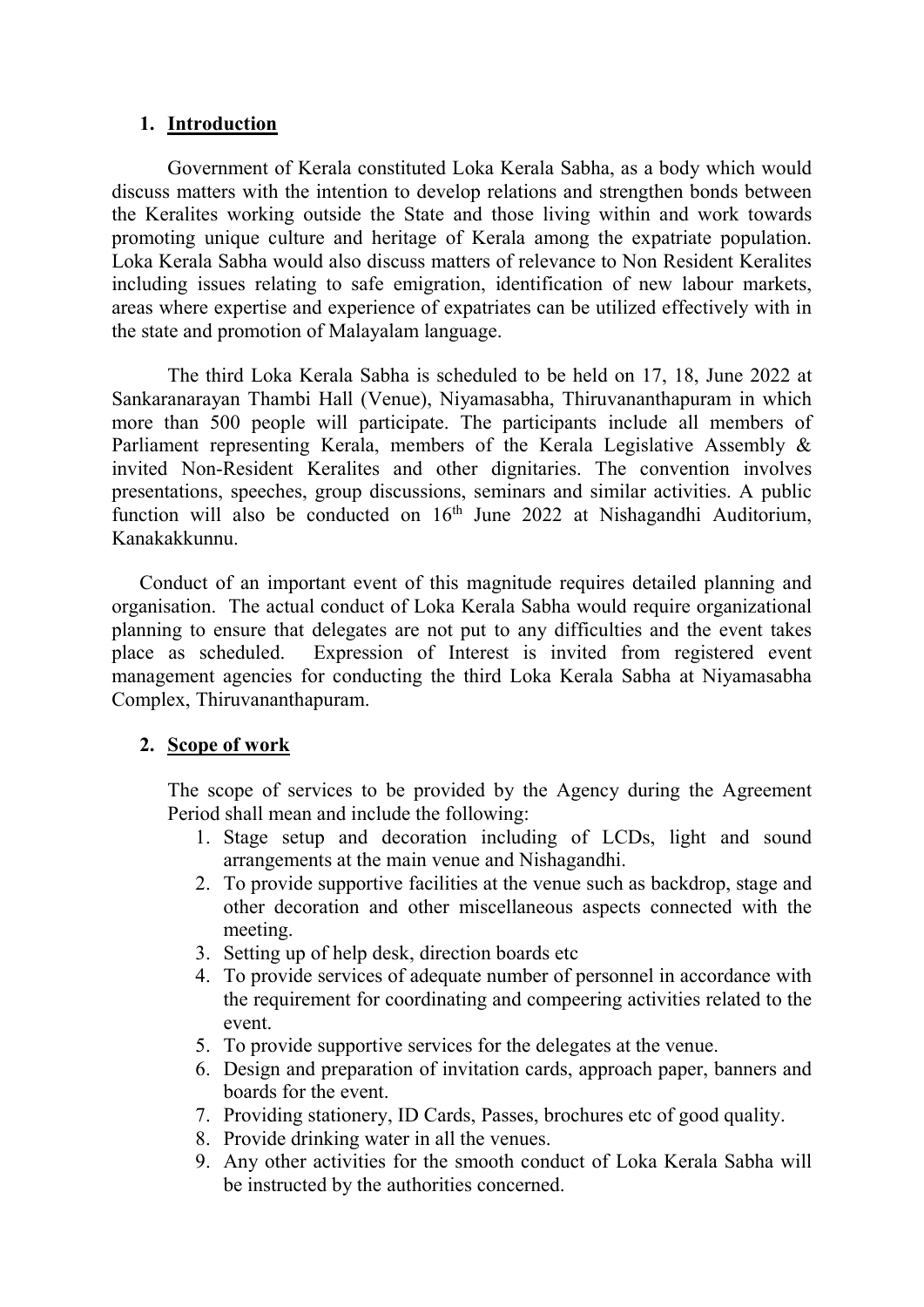#### 3. Pre- Qualification Criteria :

#### **Essentials**

i) The firm/Agency should be a registered agency. Copies of certificate of incorporation /registration, PAN Card and Service Tax registration should be submitted.

ii) The firm/ Agency should be in operation for a minimum of five years as on  $1<sup>st</sup>$ April 2017. A CA certificate to this effect to be submitted.

iii) The firm/ Agency must have a cumulative annual turnover of Rs.10Crores during the last three financial years. A CA certificate to this effect should be submitted.

iv) The firm/ Agency should be empanelled with two state/ Central Government organisation for event management category

v) The firm/agency should have done minimum 2 protocol events in past 3 years.

vi) The firm/ Agency should not be under declaration of ineligibility for corrupt or fraudulent practices with any Government department/ agencies / ministries or PSUs and should not have been black listed at the times of submission of bid. (An undertaking to this effect , as per format at Annexure-I to be submitted by the firm / Agency on the agency's letter head, duly stamped and signed by the authorised representative of the agency.)

vi) The firm/ Agency should have a full-fledged establishment within Kerala and office with a dedicated team in Thiruvananthapuram. In case, the agency, presently has no office in Thiruvananthapuram, it must provide a dedicated team based in Thiruvananthapuram.

#### 4. Guidelines for Submission of EOI

Request for proposal should be submitted in two separate packets put into one large packet, which should consist of technical and financial proposals. The two inner packets (packet 1 and packet 2) should be clearly super scribed as:

- a. Packet 1- Technical proposal for the selection of an agency.
- b. Packet 2 -Financial proposal for the selection of an agency.

Each of the above two packets should also mention the name, address and contact details (Telephone Nos., Fax & E-mail ID) of the company. Both packets should properly sealed and put in to a large packet, super scribed "Technical and Financial Proposal for the selection of an agency and should be addressed to Chief Executive Officer, NORKA ROOTS, Norka Centre, Thycaud, Thiruvananthapuram 695014. The large outer packet should be sealed and should bear the name, address and contact details of the firm. The last date for submission is 06.06.2022.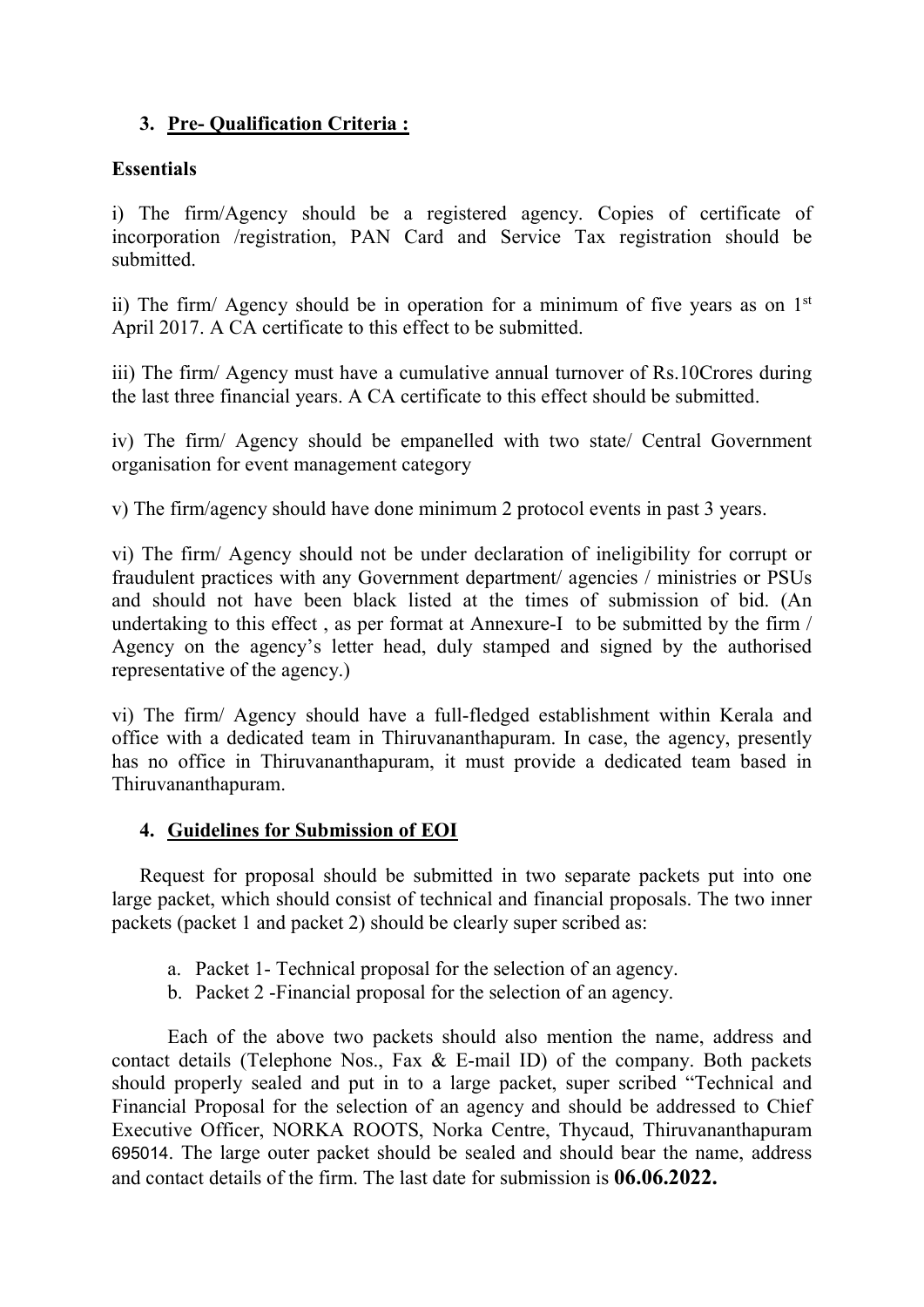#### The Technical Proposal must include the following documents:

- 1. Certificate of Registration or Incorporation, copy of PAN Card and Service Tax Registration Certificate of the Firm/Agency.
- 2. A CA certificate to be submitted proving the firm/ Agency is in operation for a minimum of five years as on 1st April 2017.
- 3. Certificate of Chartered Accountant for having cumulative annual turnover of Rs. 10 Crores during the last three financial years 2018-19, 2019-20, 2020-21. Submit CA certificate for turnover in the last three financial years.
- 4 A brief profile and track record of the firm/agency, outlining total experience and recent experience in undertaking assignments of similar nature.
- 5. Testimonials or supporting documents for all claims made in technical bid.
- 6. Earnest Money Deposit (EMD)/ Bid Security in the form of Demand Draft for Rs.25000 from a reputed Bank. The Demand Draft must be valid for a period of three months.

#### 5. Relaxation

Various relaxations to government institutions, PSUs and micro, small and medium enterprises within the state under Store Purchase Manual of Government of Kerala for procurement regarding EMD, price, reference, performance guarantee etc will be applicable.

#### 6. Pre-Bid Meeting

All prospective Bidders, requiring clarification on the EOI shall notify the tenderor at e-mail  $\frac{1}{k}$ s.norka@kerala.govi.in or lksnorka@gmail.com by 01/06/2022 before 5pm. A Pre-bid Meeting would be held on 02/06/2022 at 2pm in Niyamasabha to clarify queries, if any, regarding the EOI. All queries would be addressed only during the pre-bid meeting. Interested agencies may attend the pre-bid meeting on the said date. A record of discussion held during the pre-bid meeting along with the corrigendum, if any, would be posted on the website of the tenderor.

#### 7. Selection procedure

The Bidder shall submit the Bid in two separate envelopes as below:

#### Envelope I: Technical Bid

#### Envelope II: Financial Bid

The Technical & Financial Bid shall be sealed in separate envelopes (Envelope I & II) and the sealed Technical & Financial Bid envelops (Envelope I & II)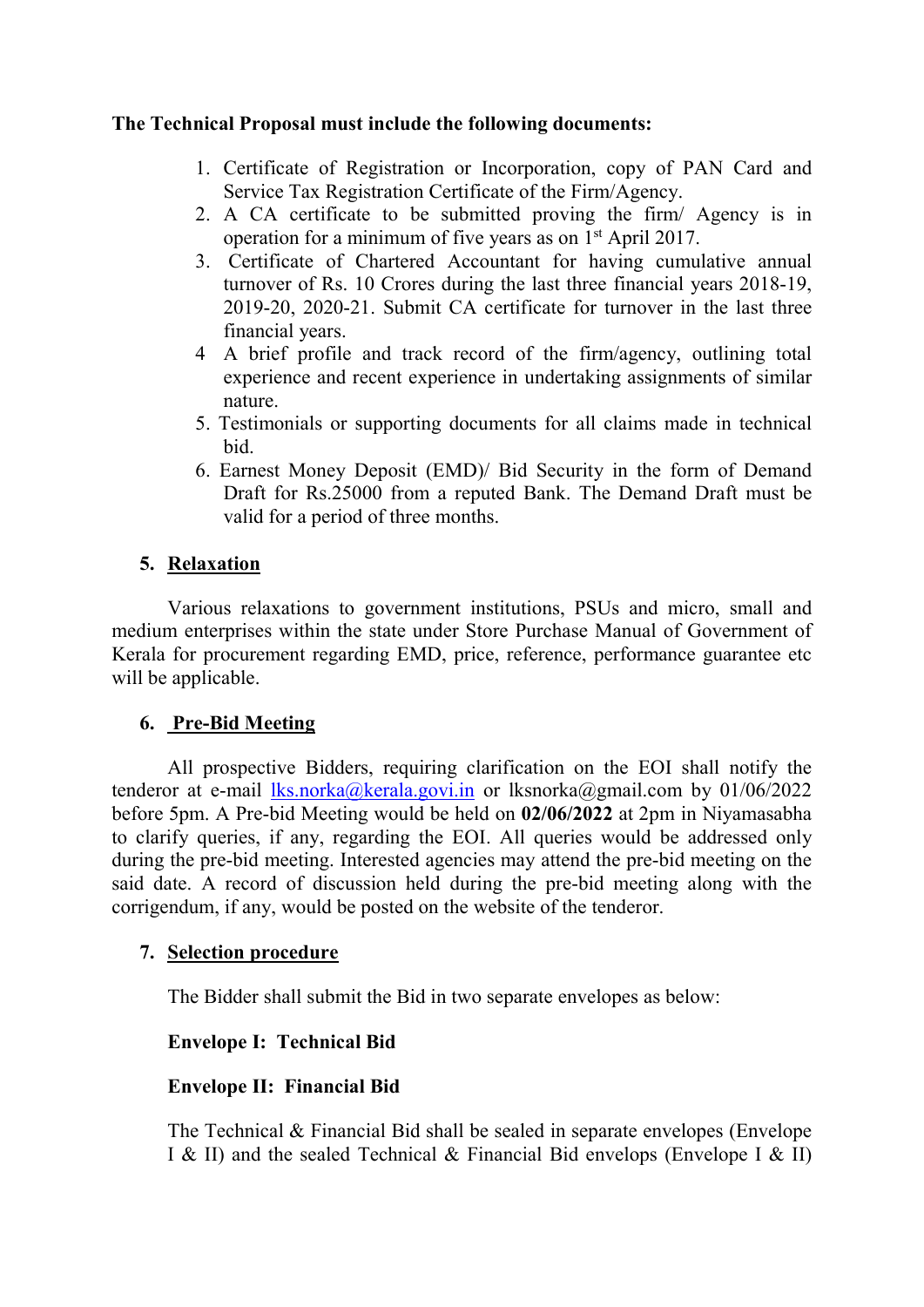shall be put in an outer envelope and sealed. The envelopes shall be marked as follow:-

#### Envelope I: Technical Bid

The Envelope I marked as 'Technical Bid' shall contain the following:

i) Earnest Money Deposit in a separate sealed envelope marked "EMD'

ii) Bid Document duly filled up with the copies of documents listed in the Bid Document.

#### Envelope I: Technical bid

| <b>SL</b><br>No:        | <b>Evaluation Criteria</b>                                                                         | <b>Maximum Points</b>                     |  |  |
|-------------------------|----------------------------------------------------------------------------------------------------|-------------------------------------------|--|--|
| 1                       | <b>Agency Turnover</b>                                                                             |                                           |  |  |
|                         | 10-15 Cr                                                                                           | 5 marks                                   |  |  |
|                         | $15 - 25$ Cr                                                                                       | 7.5 marks                                 |  |  |
|                         | Above 25 Cr                                                                                        | 10 marks                                  |  |  |
|                         |                                                                                                    |                                           |  |  |
| $\overline{2}$          | Agency experience in handling protocol events &<br>Protocol or VVIP visits handled in last 3 years | 6 marks each(maximum<br><b>30 marks</b> ) |  |  |
| $\overline{\mathbf{3}}$ | Mass events handled in last 3 years (minimum footfall<br>of 10000)                                 | 4 marks each(maximum<br>20 marks)         |  |  |
| 4                       | Promotion campaigns done for events in past 3 years                                                | 4 marks each(maximum<br>20 marks)         |  |  |
| 5                       | Presentation on - how to make LKS a better event &<br>event coordination aspects of LKS            | 20 marks                                  |  |  |

#### Envelope II: Financial Bid

The Envelope II marked as 'Financial Bid' shall contain the following:

- (a) Indicate name and address of the Bidder. .
- (c) The bid should be addressed to Chief Executive Officer, NORKA ROOTS, Norka Centre, Thycaud, Thiruvananthapuram -695 014.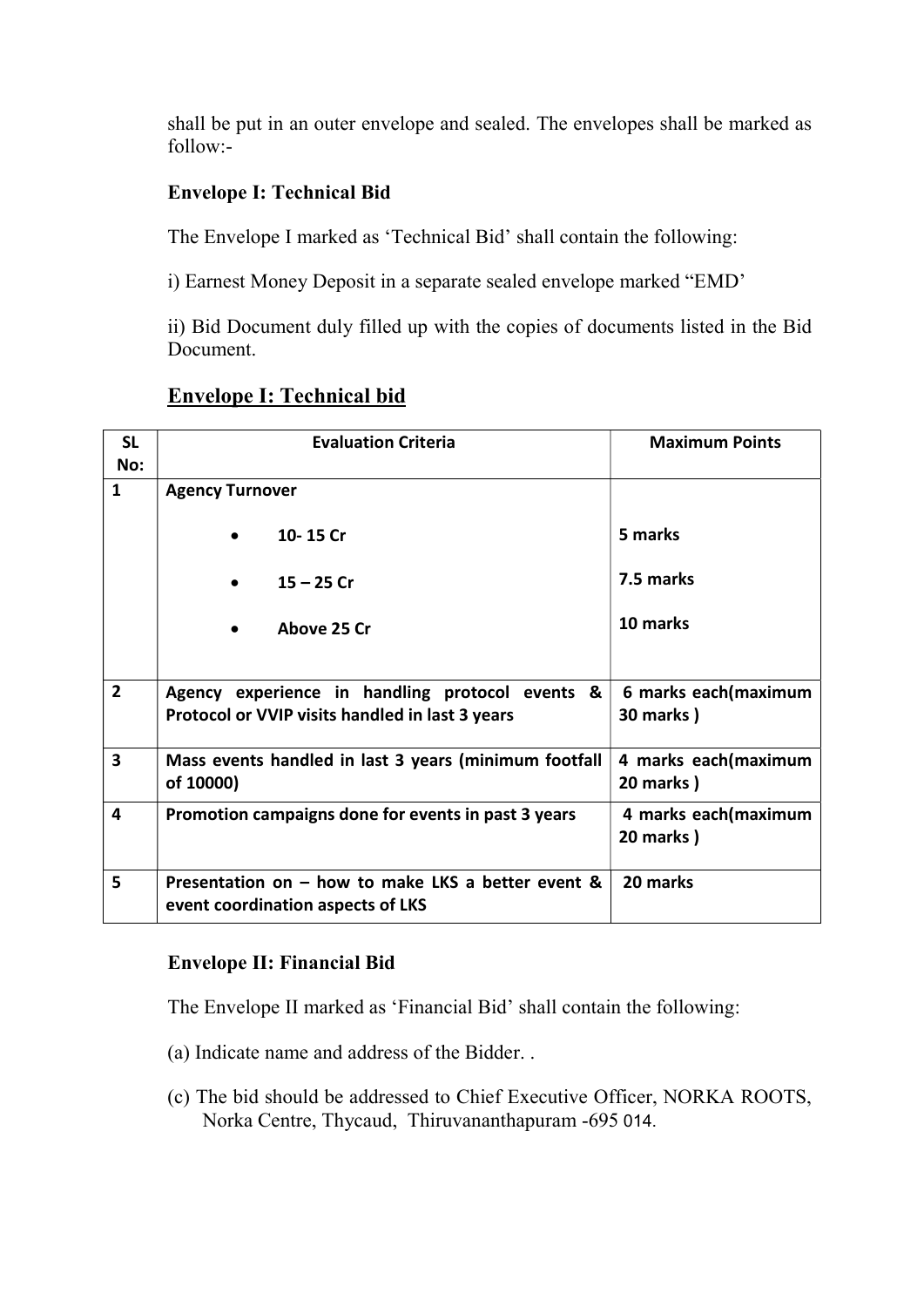## Envelope II: Financial Bid

| SI.                                               | <b>Item</b>                                                           | No.            | Qty             | Price    | <b>Total</b>    |  |
|---------------------------------------------------|-----------------------------------------------------------------------|----------------|-----------------|----------|-----------------|--|
| No:                                               |                                                                       | of             |                 | (without | Price           |  |
|                                                   |                                                                       | days           |                 | Tax)     | (with           |  |
|                                                   |                                                                       |                |                 |          | $\mathbf{Tax})$ |  |
|                                                   | At Sankaranarayanan Thambi Hall (Main hall)                           |                |                 |          |                 |  |
| $\mathbf{1}$                                      | Podium mike                                                           | $\overline{2}$ | $2$ nos         |          |                 |  |
| $\overline{2}$                                    | Timer with laptop                                                     | $\overline{2}$ | 1 no.           |          |                 |  |
| $\overline{\mathbf{3}}$                           | 75 inch TV                                                            | $\overline{2}$ | $2$ nos         |          |                 |  |
| Kitchen & Dining Hall Arrangements at Niyamasabha |                                                                       |                |                 |          |                 |  |
| $\overline{\mathbf{4}}$                           | Frilled Tables for Kitchen & Buffet                                   | $\mathbf{3}$   |                 |          |                 |  |
|                                                   | for 300 tables                                                        |                |                 |          |                 |  |
| 5                                                 | Cleaning staff $-5$ nos                                               | 3              |                 |          |                 |  |
| 6                                                 | Drinking water with<br>dispenser                                      | $\overline{2}$ |                 |          |                 |  |
|                                                   | around main hall, sub halls, dining                                   |                |                 |          |                 |  |
| $\overline{7}$                                    | & kitchen for food preparation<br><b>Electrical connections</b>       | 3              |                 |          |                 |  |
|                                                   |                                                                       |                |                 |          |                 |  |
| 8                                                 | Toiletries                                                            | $\overline{3}$ |                 |          |                 |  |
| 9                                                 | Internet $\&$ Wifi arrangements for                                   | $\overline{3}$ |                 |          |                 |  |
|                                                   | the main hall, 7 sub hall & Media                                     |                |                 |          |                 |  |
|                                                   | Room (Back up support)                                                |                |                 |          |                 |  |
| <b>Collateral</b>                                 |                                                                       |                |                 |          |                 |  |
| 10                                                | Badges for organizers, volunteers &<br>media in ecofriendly material  |                | <b>600 nos</b>  |          |                 |  |
| 11                                                | ID card for officials with printed tag<br>with photo                  |                | <b>250 nos</b>  |          |                 |  |
| 12                                                | ID card for LKS members<br>$\&$                                       |                | <b>500 nos</b>  |          |                 |  |
|                                                   | invitees with photo                                                   |                |                 |          |                 |  |
| 14                                                | Event collaterals - Notebook, Pen,<br><b>Brochures</b>                |                | <b>1500 nos</b> |          |                 |  |
| 15                                                | Invitation cum Pass with envelope<br>for cultural show at Nishagandhi |                | 5000 nos        |          |                 |  |
| 16                                                | cultural<br>Pass<br>for<br>show<br>at                                 |                | <b>500 nos</b>  |          |                 |  |
|                                                   | Niyamasabha                                                           |                |                 |          |                 |  |
| 17                                                | Invitation cum Pass with envelope<br>for public function              |                | 5000 nos        |          |                 |  |
|                                                   | Invitation Notice for LKS                                             |                | <b>750 nos</b>  |          |                 |  |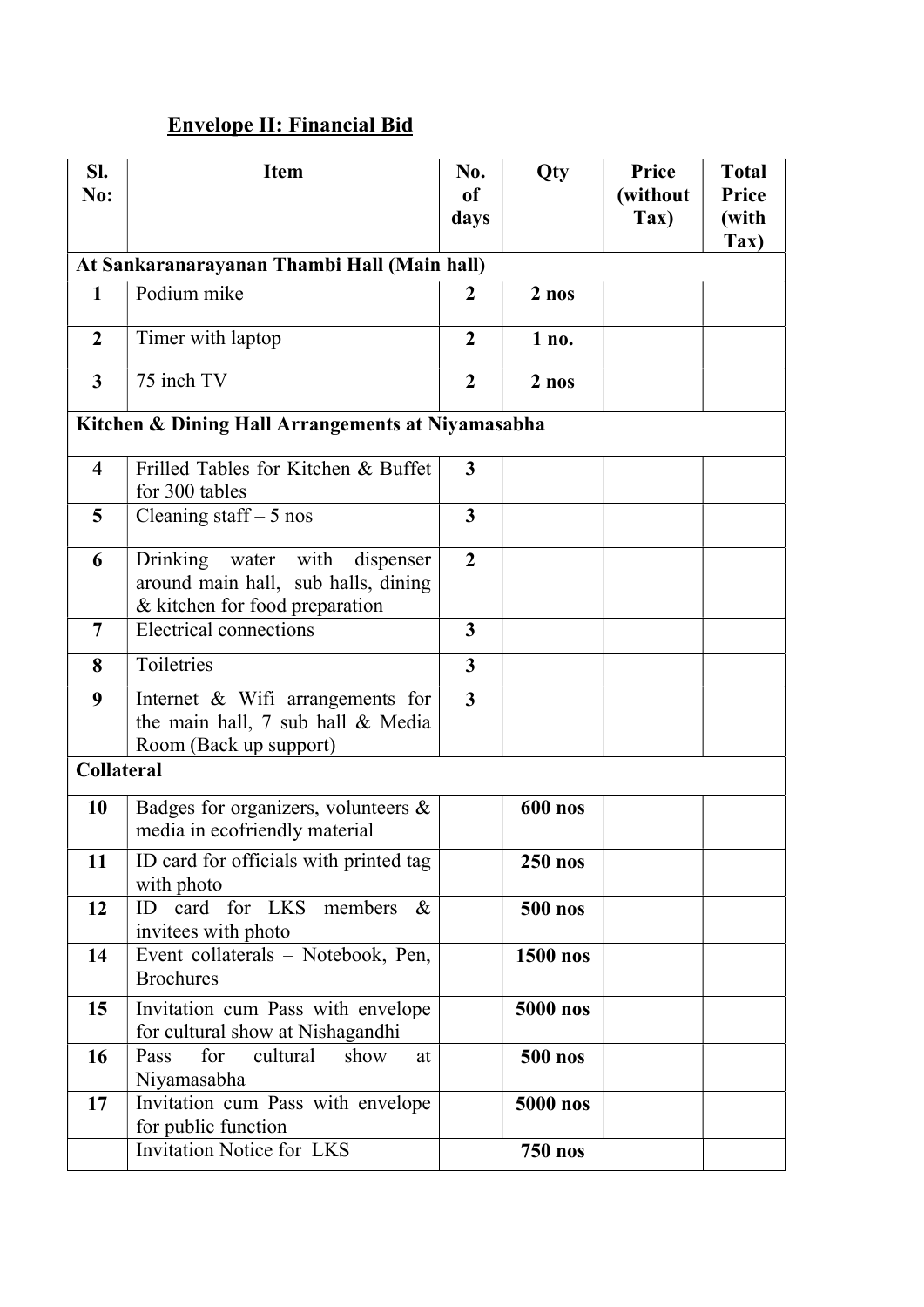| 18                                        | Sub session program Booklet                                                           |                | <b>750 nos</b> |  |  |  |
|-------------------------------------------|---------------------------------------------------------------------------------------|----------------|----------------|--|--|--|
| 19                                        | Approach Paper                                                                        |                | <b>750 nos</b> |  |  |  |
| 20                                        | Approach Paper (Digital Print)                                                        |                | $25$ nos       |  |  |  |
| 21                                        | Program Notice for LKS                                                                |                | <b>750 nos</b> |  |  |  |
| 22                                        | Welcome note for delegates                                                            |                | <b>500 nos</b> |  |  |  |
| 23                                        | Help Card for delegates                                                               |                | <b>500 nos</b> |  |  |  |
| 24                                        | Steel water bottle with branding                                                      |                | <b>750 nos</b> |  |  |  |
| <b>Information Counters with branding</b> |                                                                                       |                |                |  |  |  |
| 25                                        | Setting up of counters at hotels $\&$<br>airports                                     | 3              |                |  |  |  |
| 26                                        | up of $4$<br>Setting<br>counters<br>at<br>Niyamasabha                                 | $\overline{2}$ |                |  |  |  |
| 27                                        | <b>Branding of Information Counters</b>                                               | $\overline{2}$ |                |  |  |  |
| 28                                        | Laptop 2 days                                                                         | $\overline{2}$ |                |  |  |  |
| <b>Sub Hall Arrangements</b>              |                                                                                       |                |                |  |  |  |
| 29                                        | Laptop                                                                                | $\overline{2}$ | 12 nos         |  |  |  |
| 30                                        | Printer                                                                               | $\overline{2}$ | 8 nos          |  |  |  |
| 31                                        | Codeless Mike for sub halls                                                           | 2              | $14$ nos       |  |  |  |
| 32                                        | Sound recording for 7 sub halls                                                       | $\overline{2}$ |                |  |  |  |
| <b>Other works</b>                        |                                                                                       |                |                |  |  |  |
| 33                                        | Live recording of program with 3<br>HD cameras                                        | 3              |                |  |  |  |
| 34                                        | Signage board 6 x 3 ft at legislative                                                 | $\overline{2}$ |                |  |  |  |
| 35                                        | <b>EMCEE</b>                                                                          | $\overline{3}$ |                |  |  |  |
| 36                                        | Flower<br>arrangement<br>in<br>Nishagandhi, main hall, entry doors<br>and dining area | $\overline{2}$ |                |  |  |  |
| 37                                        | Photography                                                                           | $\overline{3}$ |                |  |  |  |

If the envelope is not sealed and marked as above, the Authority will assume no responsibility for the misplacement or premature opening of the Bid.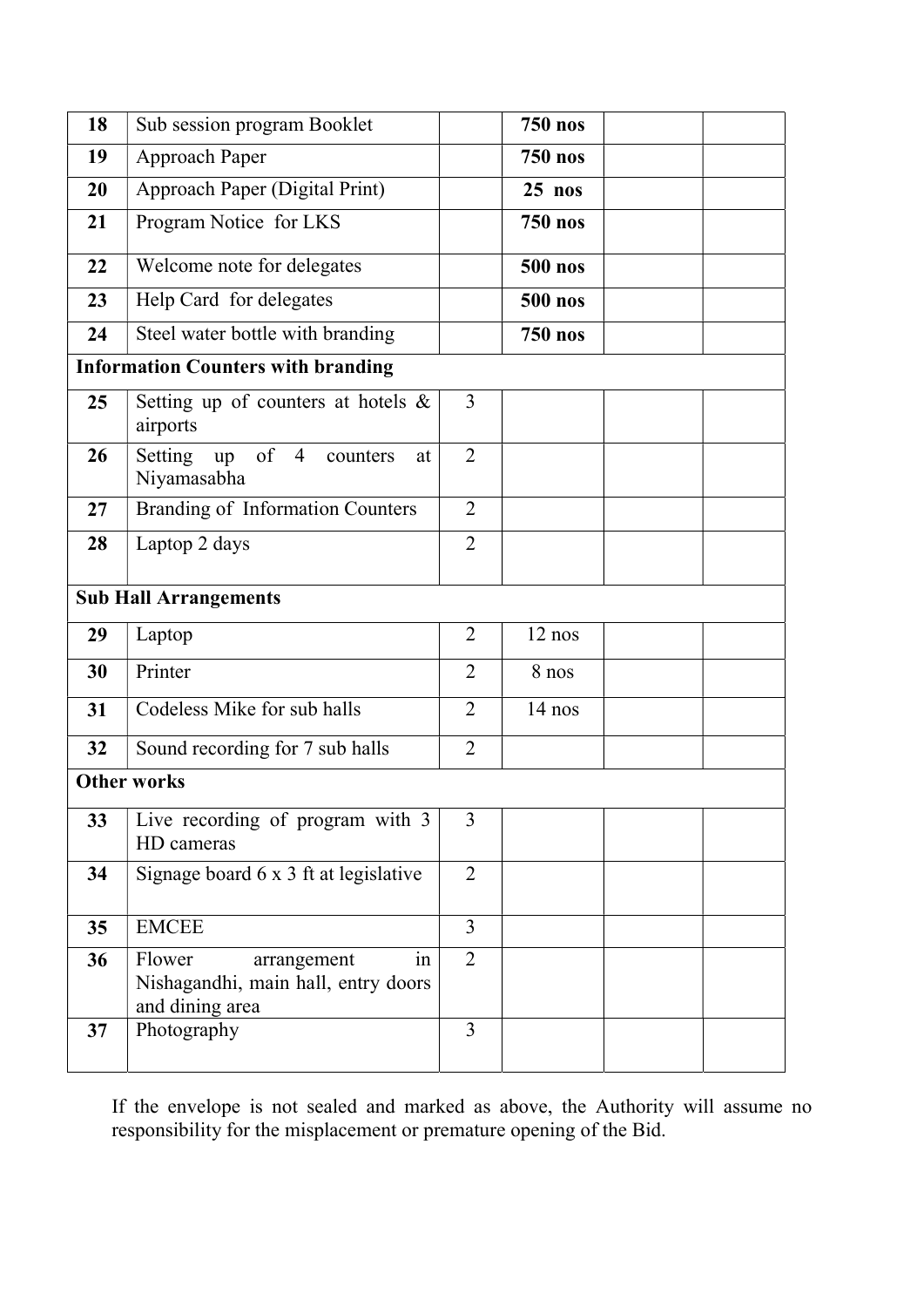#### Evaluation Criteria:

The bidders who have passed the entire technical bid criteria will be considered for the commercial bid. The evaluation will be out of 150 marks of which 100 marks will be of technical bid and 50 marks will be of financial bid. The Bidder shall submit its Financial Bid in the formats specified, and seal it in Envelope II and mark it as suitably.

#### 8. Any other item not specified in financial bid shall be decided in accordance with the approval of empowered committee.

#### 9. Contract / Work Order

On selection of the agency and acceptance of financial quote submitted by the selected agency, a Letter of Intent (LOI) would be issued to the agency. The agency should submit a letter of acceptance within ten days from the date of receipt of LOI.

#### 10. Submission of Performance Guarantee

The selected agency has to submit Performance Guarantee in the form of Bank Guarantee from a scheduled bank for 5% of the total contract value. The said guarantee should be valid 60 days after the date of completion of the entire Project. In case of any deficiency and unsatisfactory performance by the consultant, the Performance Guarantee would be invoked and the payment due to the agency would be withheld. Exemptions can be granted only in accordance with government guidelines.

#### 11.Terms of Payment

1. Advance payment may be released based on the empowered committee decision.

2. After completion of the due procedures, payment will be made by electronic transfer of funds to the bank account of the agency concerned in Indian Rupees.

3. Taxes as applicable at the time of the billing will be paid on actual.

4. For facilitating Electronic Transfer of funds, the selected agency will be required to indicate the name of the Bank &Branch, Account Number, IFSC Code and also forward a cheque leaf duly cancelled, to verify the details furnished. These details should also be furnished on the body of every bill submitted for payments by the agency.

#### 12.Arbitration

In event of any dispute or difference between the tenderor and the Agency, such disputes or differences shall be resolved amicably by mutual consultation. If such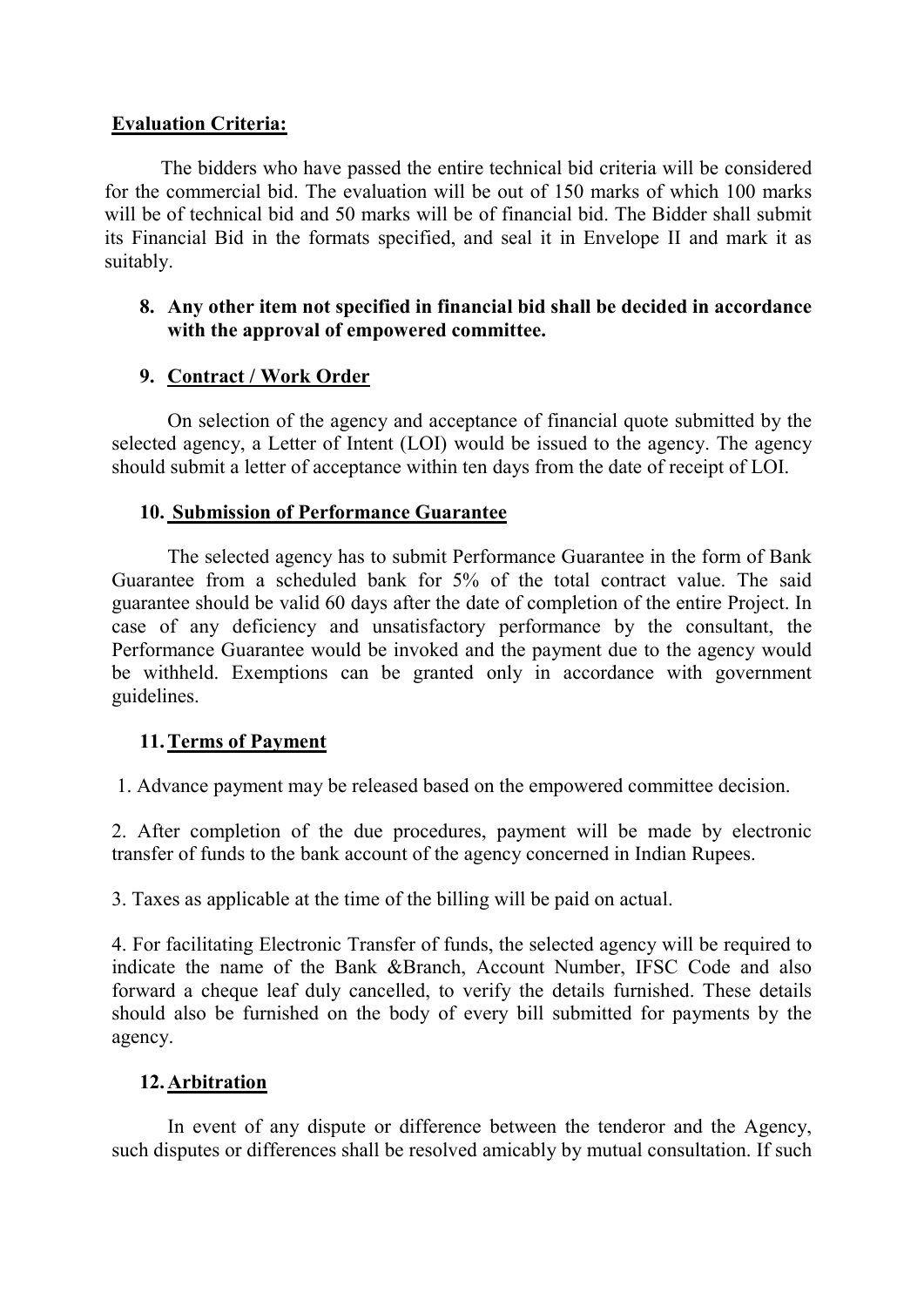resolution is not possible, then the unresolved dispute or difference shall be referred to arbitration.

Pending the submission of and /or decision on a dispute, difference or claim or until the arbitral award is published; the tenderor and the Agency shall continue to perform all of their obligations under this Agreement without prejudice to a final adjustment in accordance with such award.

#### 13. Jurisdiction

The contract shall be governed by laws of India and all Government rules on purchase matter issued from time to time and are in force for the time being are applicable to this contract tender. Jurisdiction of any dispute that may arise from the said agreement will be the Court of Laws in Thiruvananthapuram.

#### 14.Additional Information to the Bidders

- 1. Period of validity of the Tender is 90 days from the closing date of the proposals.
- 2. The tenderor reserves the right to reject or accept any or all the bids in part or full without assigning any reason whatsoever.
- 3. The bids should be clear in all respects. Incomplete, conditional, erroneous and bids will be rejected outright.
- 4. The tenderor reserves the right to place an order for the full or part quantities under any items of work under scope of work.
- 5. Agencies submitting proposals will not be permitted to alter or modify their bids after expiry of the deadline for receipt of bids.
- 6. The tenderor reserves its right not to accept bids from agencies resorting to unethical practices.
- 7. Any amendments / corrigendum to the EOI document would be uploaded on the official website of the tenderor.
- 8. Proprietorship / copyright of Images, videos and any other contents used for development of the website by the agency would rest solely with the tenderor unless the materials are acquired on one time use basis.
- 9. The agency would indenify tenderor against any claim of copyright violation / plagiarism, etc.
- 10.The tenderor prefers to select single agency which can provide all the services listed, provided such agency should have sufficient experience and expertise in all the areas of works for which the bid is invited.
- 11.The bidders should have all the facilities to execute the works listed and subcontracting to third parties will not be allowed. If the bidder wishes to avail the services of any of its subsidiaries, sister concerns or group companies, name and address of that institution with details of the bidder's interest in that firm should be submitted in Prequalification bid as well as final bid document.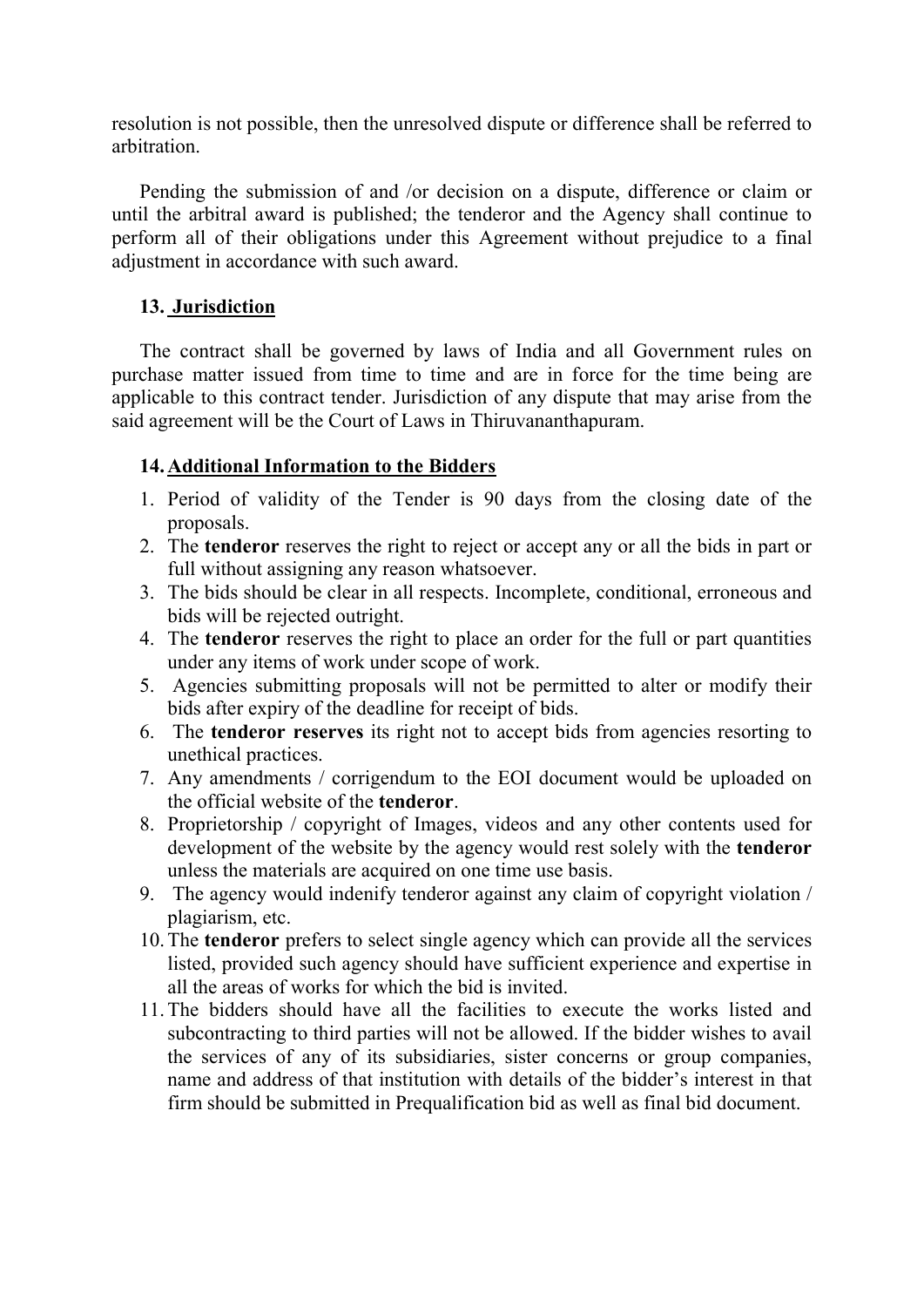Interested agencies may submit bids as per the requirements stipulated in this document by 06/06/2022 .The bid should be addressed to the

The Chief Executive Officer, 3<sup>rd</sup> Floor, NORKA Centre, NORKA ROOTS, Thycaud, Thiruvananthapuram